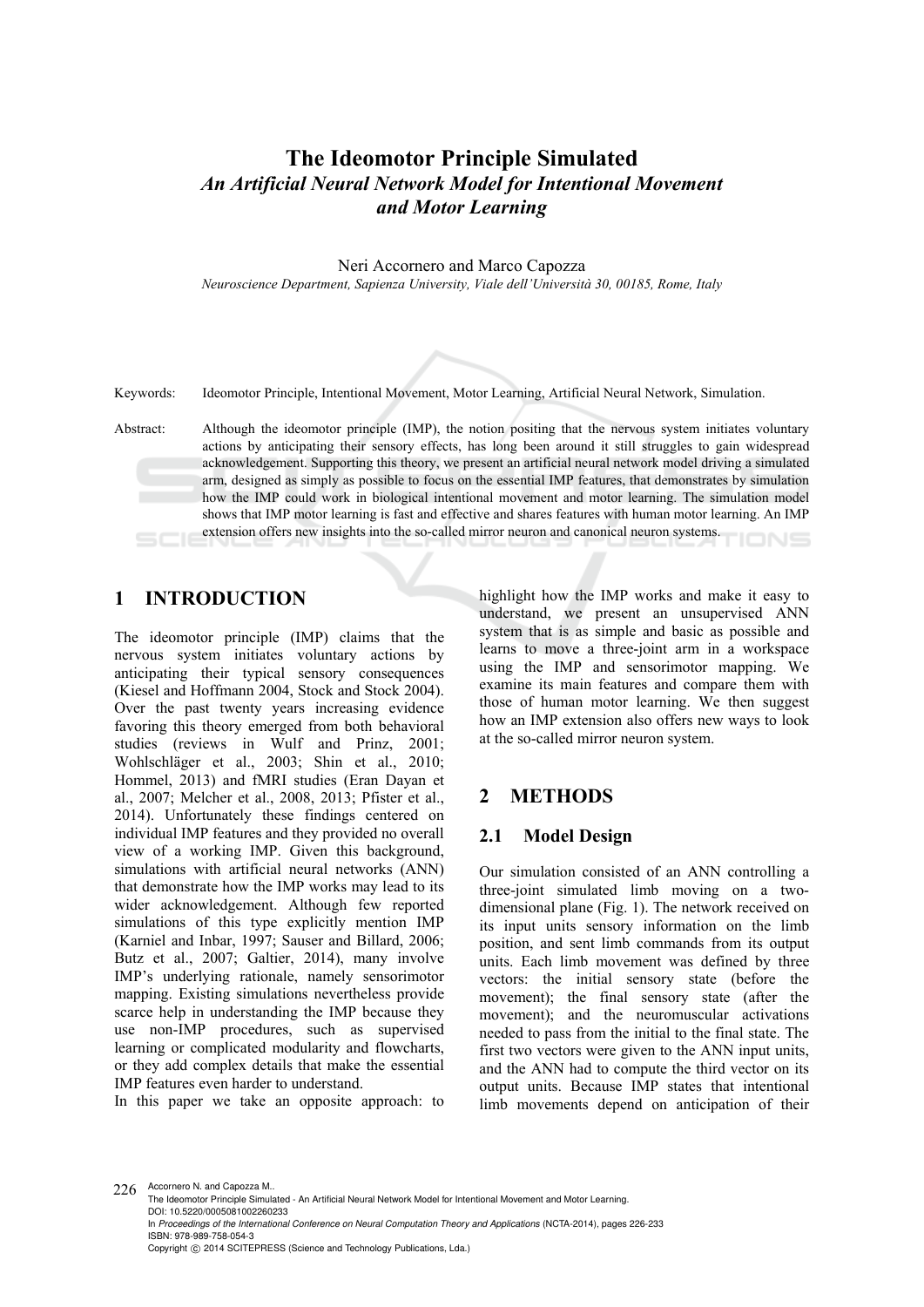sensory effects, the ANN input units receiving sensory information on the *final* limb state (S1 units) also received motor commands from a component outside the network that established where the moving hand should be positioned and therefore acted as Motor Will. Commands from it to the ANN consisted of sensory representations of the desired final hand position, coded as visuospatial coordinates in agreement with the observation that motion planning in human takes place in the visually perceived space (Flanagan and Rao 1995, Shadmehr 2005). Unlike S1 units, the ANN input units receiving sensory information on the *initial* limb state (S2 units) did not receive motor commands, they only received "proprioceptive" sensory information from the limb joint angles.



Figure 1: General architecture for the Ideomotor Principle (IMP) simulation model. The artificial neural network (ANN) controls a 3-joint limb moving in a twodimensional plane. The ANN receives sensory feedback information on the limb and motor commands from Motor Will.  $\Delta$ , d: polar coordinates for the hand ( $\Delta$  = angle with respect to the posterior-anterior axis,  $d =$  distance from the shoulder point).  $\alpha$ ,  $\beta$ ,  $\gamma$ : shoulder, elbow, wrist joint angle. Not all input-to-output connections depicted; actually each input unit sends connection to all output units.

Given that velocity information was not indispensable to the key IMP mechanism as long as the limb was assumed to start from still and end still,

we decided to give the ANN only sensory information about limb position (joint angles and spatial hand position), not velocity.

#### **2.1.1 Limb**

The limb was designed to represent a simplified model of the human right arm comprising three segments, "arm", "forearm" and "hand" articulated with three joints "shoulder", "elbow" and "wrist", with the shoulder situated in a fixed point in space, and the hand able to move freely in the reachable space. The arm measured 70 pixels in length, the forearm 70 pixels and the hand 20 pixels (because the model involved a simulation displayed on a computer screen, for simplicity lengths are given in pixels). The three joints opened and closed within angular limits in a similar way to a human arm: the shoulder from 23 to 190 degrees, the elbow from 20 to 180, the wrist from -90 to 72. The overall area reachable with the hand (grey area in Fig. 1) therefore assumed a drop-like shape measuring 298 x 200 pixels. רושו

The three joints were each controlled by an agonist-and-antagonist muscle couple. Each muscle was controlled by a neural network output unit. Muscle actions were simulated in a simplified manner, without recourse to spring models or tension-length diagrams. Analog outputs from 0 to 1 from the two units acting on muscle flexion and extension for every joint were assumed to determine variations in joint opening or closing according to the following equations:

$$
a_{i,t+1} = a_{i,t} + (e_{i,t} - f_{i,t} + p_{i,t}) / m_i
$$
 (1)

$$
p_{j,t} = [ (ama x_j + a min_j) / 2 - a_{j,t} ] \cdot k_j \tag{2}
$$

where:

 $a_{i,t}$  = degree of joint j opening at time t, in radians;

 $e_{i,t}$  = output (0 to 1) from the unit controlling the extensor muscle for joint j at time t;

 $f_{i,t}$  = output (0 to 1) from the unit controlling the flexor muscle for joint j at time t;

 $p_{i,t}$  = passive elastic muscle and ligament force acting on the joint j, maximum when the joint is fully opened or closed;

 $m_i$  = mass in the segment distal to the joint j, normalized for the upper arm (1 for the upper arm, 0.6 for the forearm, 0.2 for the hand);

 $amax_i$  = degree of maximum opening for joint j, in radians (1.05 for the shoulder, 1 for the elbow, 0.4 for the wrist);

 $\text{amin}_i = \text{degree of maximum closure for joint } j$ , in radians (0.13 for the shoulder, 0.11 for the elbow, - 0.5 for the wrist);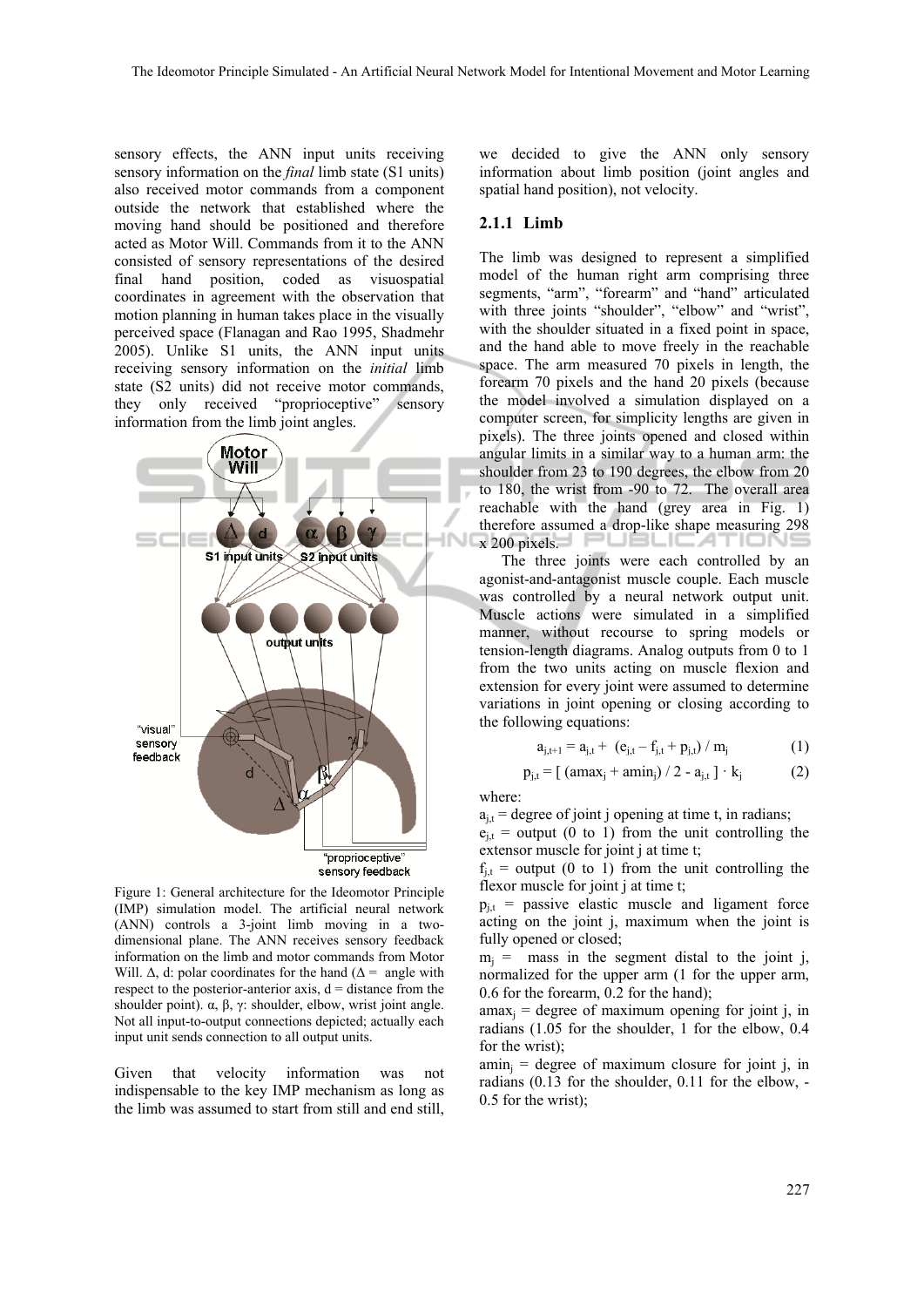$k_i$  = force intensity  $p_{i,t}$  for the joint j, empirically chosen (0.5 for the elbow and shoulder, 0.14 for the wrist).

#### **2.1.2 Neural Network**

The ANN was a two-layer neural network comprising 5 input units and 6 output units, fully connected with anterograde connections from input to output. There were no hidden units. The input units were simple linear units. The output units were classic sigmoid units, having an analogic output ranging from 0 to 1 and equipped with modifiable learning bias. Their output values were copied into equation (1) (variables  $e_{i}$  and  $f_{i}$  for any joint j) to compute limb movements. The first two input units (S1 units) received "visuospatial" information on the hand position, encoded in polar coordinates (angle in radians with respect to the posterior-anterior axis and distance from the shoulder, normalized for the overall length of the fully extended limb). The last three input units (S2 units) received "proprioceptive" information on the opening angle for each of the three joints, normalized between -1 and 1. Before each movement the two S1 units also received commands from Motor Will.

#### **2.2 Simulation Flow**

When the simulation began, the connection weights and the output unit biases were initialized with random values ranging from  $-0.25$  to  $+0.25$ . The arm was positioned with all the joints partly opened. After the initialization stage, the simulation proceeded in turns, each turn comprising the two phases, movement and learning, each comprising three steps.

#### **2.2.1 Movement**

1. The input units received sensory information from the arm: S1 units received the spatial location of the hand, and S2 units the angles from the three joints.

2. Motor Will overwrote S1 input unit activations with activations corresponding to a random desired hand position.

3. The input units activated the output units, and the joint opening angles therefore changed according to equations (1) and (2). The actual output values were recorded for use in the ensuing learning phase, during which they yielded the desired output, *target activations*. The difference in pixels (spatial errors) between the desired hand position (*target position*) and the hand position actually reached, were

measured and recorded. This spatial error measurement served only to evaluate network performance and not to assess motor learning.

#### **2.2.2 Learning**

1. The sensory pathways conveyed to the S1 units information on the new hand position.

2. The input units activated the output units again, this time using the new activation values obtained from the S1 units corresponding to the hand position actually reached. These outputs left the joint angles unchanged, they served only for learning. These new outputs were the ones the network would produce if the desired movement were actually the movement achieved in movement phase 2.2.1, step 3. The difference between the current outputs and the outputs recorded in that phase was the error to minimize during learning.

3. A standard delta rule (Rumelhart, Hinton  $\&$ Williams 1986) was applied to minimize the error vector calculated in the former step. The results we describe were obtained with a learning rate  $= 0.1$  and momentum  $= 0.25$ .

### **2.3 Tests**

Besides evaluating the "online" spatial error after every movement (section 2.2.1 step 3), after every 5000 movements the program temporarily stopped the simulation, and submitted the network to an "offline" test entailing a predefined set of 588 movements (Fig. 2A) commanded by the Motor Will transmitting to the S1 units the polar coordinates for the 588 successive turns. During testing, the learning phase (section 2.2.2) was skipped. For each of the 588 test movements the position actually reached by the hand and the corresponding spatial error were recorded for later evaluation offline.

We used these procedures to conduct several simulations. In some simulations we introduced a sort of "sensory blind spot", a wide circular area, covering up to 50% of the workspace and differentially positioned in the various simulations (Fig. 3A), where we skipped the learning phase (2.2.2) when the hand ended up in this area.

In other trials, to assess whether learning depended on precise physical values inherent to the system, and to verify whether the controller system adapted to changes in the controlled system, we varied the sensory code used for hand position or the limb segment mass (variable  $m_i$  in equation 1), right from the beginning, or after advanced learning (30000 movements).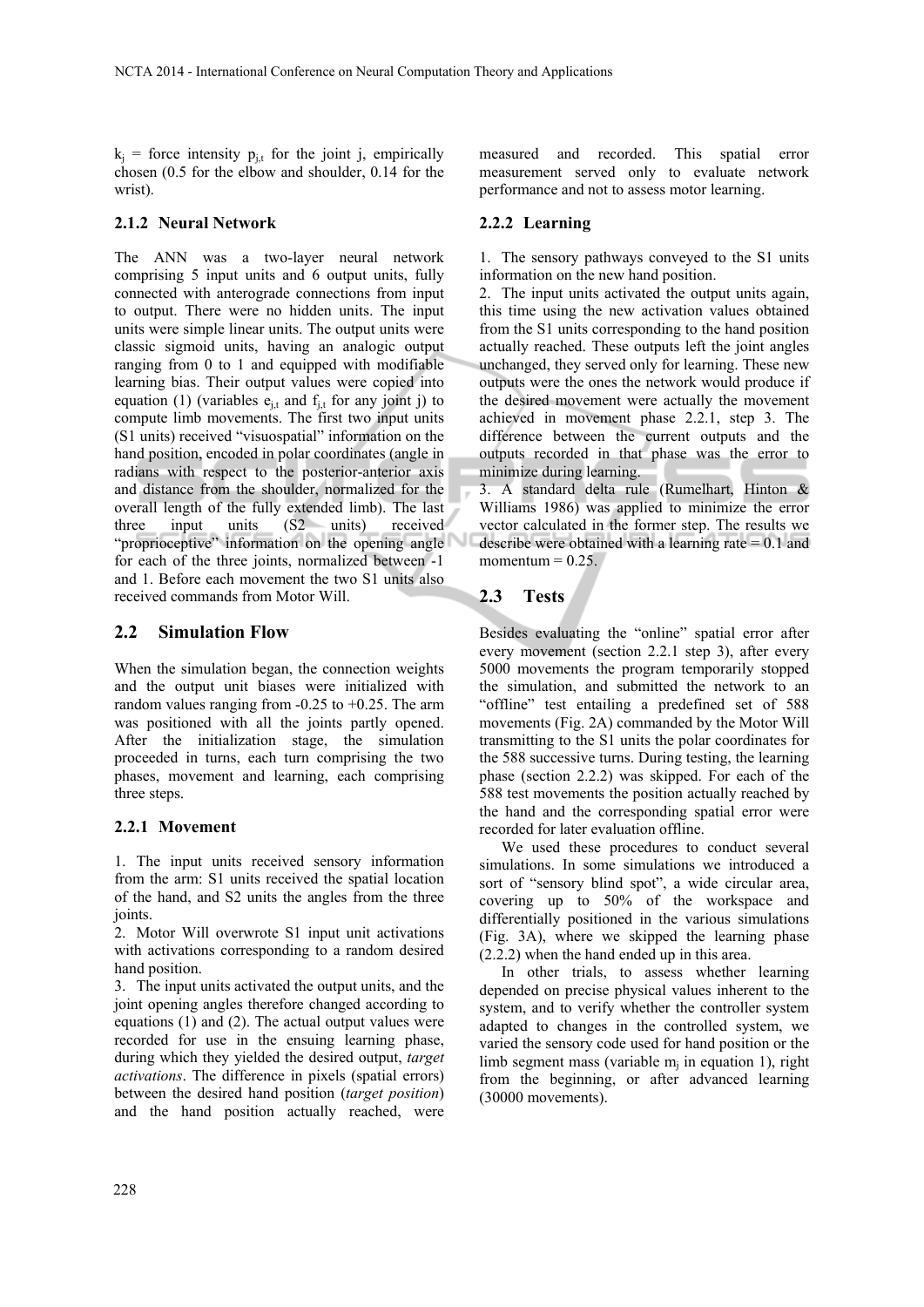

Figure 2: Progressive improvement in performance during the 588 test movements with motor experience. Small circle = hand starting point; black points = hand movement arrival point. A: target points; B: points effectively reached before learning; C: after 5000 random movements and D: after 30000 random movements.

# **3 RESULTS**

SCIENC AND Е In all the simulations the tested ANN system improved from a mean spatial error of more than 150 pixels when simulation began to an error of less than 15 pixels after 10,000 movements (few tens of seconds on a modern pc) and fewer than 7 pixels after 30000 movements. These results underwent minimum variability owing to random elements used for initializing weights and movement choices decided by Motor Will.

The network's motor performance, as assessed with periodic testing using the 588 target points, progressively improved with experience, improving from a mean spatial error of about 95 pixels at turn zero (Fig. 2B) to 53 pixels at turn 5000 (Fig. 2C), and 13 pixels at turn 30000 (Fig. 2D) (these values differ from those for the mean spatial error mentioned above because they only refer to the 588 test movements instead of all movements). Before motor learning started, the points effectively reached clustered in an area corresponding to the intermediate arm positions (Fig. 2B). As the network acquired experience, arm movements gradually expanded and after 30000 movements covered the workspace in a fairly uniform manner (Fig. 2D) acceptably matching the targets.

After 30000 movements, spatial error distributions showed that the system performed well over the whole workspace, except in the extreme tail in the drop-shaped area corresponding to extreme extension (Fig. 3B). The sensory blind spot had scarce influence on learning improvements (Fig. 3C,D). These results remained uninfluenced by the hand sensory code used, nor did they significantly suffer from mass changes in limb segments, before or after motor learning.



Figure 3: Spatial error distribution for the 588 test movements after 30000 random movements with and without no-learning areas ("sensory blind spot"). A: workspace area (dark grey area) with a generic blind spot (white disk); B: errors (in grey color code) without the sensory blind spot; C, D: with the sensory blind spot (black outline circle) in two different sizes and positions. Values are for spatial error in pixels.

### **4 DISCUSSION**

#### **4.1 Comments on the Model**

The simplified ANN simulation, focusing on the basic IMP features insofar as motor commands and sensory feedback reach the same S1 input units, effectively learned to move the arm in the workspace. It learned acceptably well even when we varied influential experimental variables such as the sensory code used for hand position, the mass for the limb segments to move, and when the ANN was able or unable to receive sensory feedback about movements performed in the workspace (sensory blind spot). Our decision to disregard velocity sensory information or hidden neural network units had no apparent influence on our model's functional ability thus confirming that these variables are unessential to model functioning.

Our IMP model reproduces with acceptable approximation the various human motor learning properties, such as learning from experience, ability to work regardless of the specific body segment features, ability to adapt to changes in these features, and the fact that even randomly-generated movements contribute to learning (infantile motor babbling). Like the human motor learning system,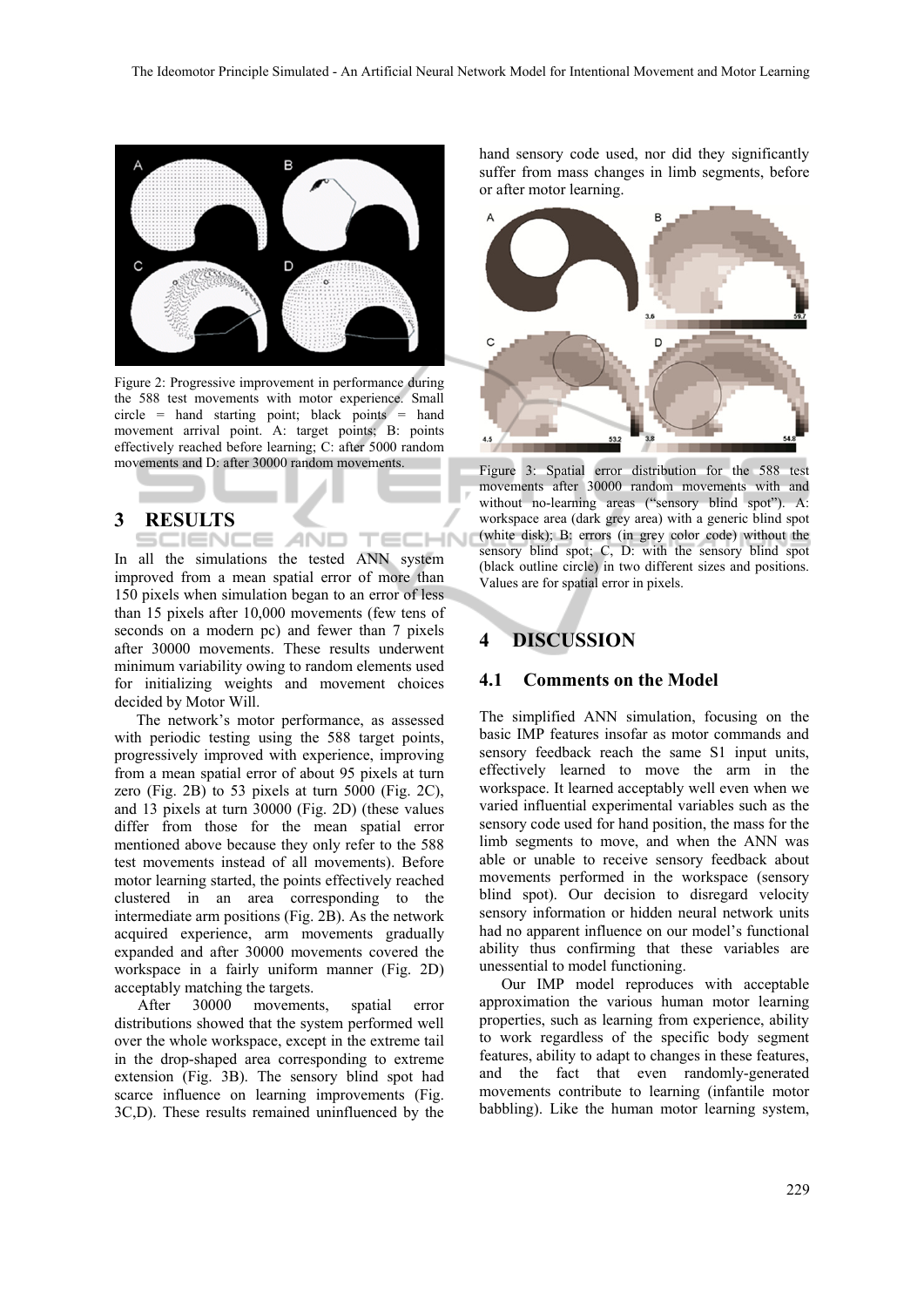our ANN underwent completely unsupervised learning. We never used external sample sets. The ANN itself generated learning examples from its random movements and errors. For learning we never measured spatial errors between the desired movements and those actually made. Conversely, as the learning error we used the difference between output unit activations in two different functional phases (phase 2.2.1 step 3 and in phase 2.2.2 step 2), values completely and locally available to the net.

In our proposed model *the movement learned is not the desired movement but the movement effectively done* (section 2.2.2). The system nevertheless succeeds in performing with reasonable precision even movements never previously done (the 30000 learned movements taken as a typical number of movements for simulation are less than a mere 0.0001% of the over 300 million movements possible in the workspace, and the test movements described in section 2.3 and those finishing in the sensory blind spot were even explicitly excluded from learning). This system ability evidently stems from an ANN's well-known ability to generalize (Caudill & Butler 1992), a feature allowing our ANN to interpolate and extrapolate information from the movements done, thus filling in unexplored movements and forming the general sensorimotor map valid for all movements.

Even though these model features are biologically plausible, other features are biologically less plausible, at least with the essential model architecture we used. For example, in particular, the proposed learning system requires special timing. After the movement, when sensory feedback from the hand position returns to the S1 units, the S2 units must still retain information on the limb state before the movement, and the output units must still retain information about the activation that caused the limb muscles to contract. Hence during learning, the network must have constantly available all three components mentioned in section 2.1: neuronal activations coding the initial limb state, the final state, and those causing the limb to pass from its initial to its final state, that we will henceforth call *learning triplets*, or simply *triplets*. In a computer software algorithm this requirement poses no problems whereas in biological nervous systems it raises several concerns. A more realistic model to simulate a biological motor system should therefore include accessories such as memory units and units that regulate activation flow to and from the network. These accessories become even more essential as the possible time shift between the three

triplet components increases, as it does in the extended model we propose in the next section.

## **4.2 Triplet Chaining**

The model we propose here extends IMP from elementary movements to more complex behaviors thus unifying the various intentional movement scales under a single principle. The ANN model we have examined so far applies to elementary movements. Conversely, the chained triplet model can also account for more complex actions, where it can also provide a new insight into neuronal populations such as canonical neurons (Shepherd 1992) and mirror neurons (Di Pellegrino et al. 1992; Casile 2013) that have been found in biological nervous systems and whose real function remains debatable.

The extended triplet model that we propose here involves several triplet-networks, linked so that the output units for each preceding triplet-net also act as the S1 input units for the ensuing triplet-net. The S1 and S2 input units can receive sensory information not only from the osteo-muscular system, but from the whole body and external environment. In this chain, the S1 input units on the first net receive the actions desired by Will (actions that are more abstract than the simple and concrete desire to bring the hand to a desired position), and the ensuing nets progressively increase the level of detail and concreteness for the actions needed to satisfy the desire. Finally, the final net (the net described in the basic model) generates the neuromuscular activations required to perform the selected action(s).

For example, if a person is hungry and sees an apple at hand, the S2 units for the triplet-nets in the chain receive this information as the actual/initial state. If Will generates and transmits to the first net's S1 units the desired state "no longer hungry", then the first net, which has learned from experience that when one is hungry the action for curbing hunger is to eat, generates the sensory-coded desired action "eat" as activations on its output units. These output units in the first net are also the S1 input units in the second net, so "eat" becomes the final desired state (in this case a desired action) for the second net.

The second net has learned from experience which objects are edible, and when the desired action is to eat and the object is edible, it generates on its output units the sensory-coded action "eat the object", which becomes the desired action for the third net S1 units.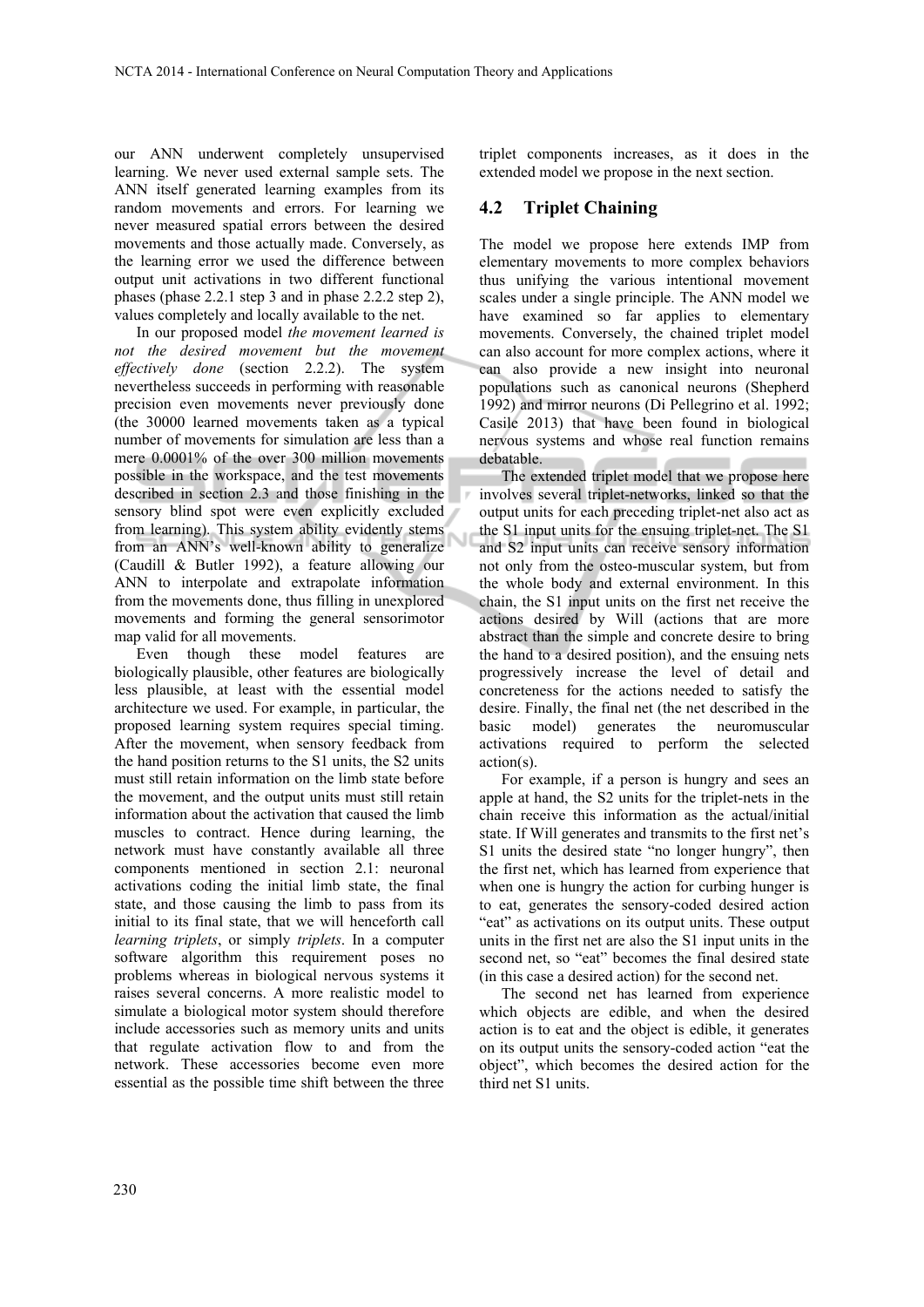Having learned from experience that when faced with an apple and a desire to eat it the action to eat it is to get it, the third net now generates on its output units the sensory-coded action "get the apple", which becomes the desired action for the fourth net.

"Get the apple" is still sensory encoded though, so it actually pictures "arm extended to the apple and fingers tightened on the apple". This is the desired final state for the fifth net, the net described in the basic model, the one that also receives on its input units sensory information about the current arm state and activates the arm muscles.

Essentially, we suggest that in the nervous system voluntary actions or behaviors are triggered by formulating their end-effects as high-level sensory representations of the desired results. These representations are generated in the prefrontal cortex, especially in the dorsal and lateral prefrontal areas (Haber 2003; Watanabe & Sakagami 2007; Tanji & Hoshi 2008). These areas act as a highlevel, 'strategic' Motor Will by generating sensory representation for the desired result (goal), without focusing on details in its execution, other than possibly enforcing context-related constraints (e.g. to avoid an obstacle in grasping an object).

These sensory representations consist of neuron activation-and-inactivation combinations in the prefrontal areas, which in turn evoke sensory representations in the frontal premotor areas and in parietal, occipital, and temporal sensory and associative areas. These parietal, occipital, and temporal areas encode both sensory-specific representations for the goal (symbolized by the S1 units in our model) and actual sensations from the body and the environment relevant to the task (symbolized by the S2 units in our model). These representations and sensations are locally sensoryspecific: tactile or proprioceptive in the parietal lobe, visual in the occipital lobe, and acoustic or visceral in the temporal lobe. Unlike these areas, the premotor areas encode the goal in a more abstract and multisensory way. Premotor area neurons are S1 units in our model. Other S1 and S2 units are probably located in sub-cortical structures, especially in the basal ganglia (S1 units) and the thalamus (S2 units).

All these representations then travel throughout these areas, converging towards the primary sensory (S1, postcentral gyrus) and motor (M1, precentral gyrus) areas and the sub-cortical motor structures through subsequent elaboration steps, represented in our model by the chained triplets that progressively detail the appropriate elementary actions needed to reach the goal. These representations gain motor

detail as they converge to the S1 and M1 brain areas. Until the very last step, the first and only one that really encodes the former sensory action representation into the motor effector (neuromuscular) space, all these representations are sensory-coded. The neurons making the final sensorimotor translation (the output group in our basic model) are probably located in sub-cortical motor structures, or even in the spinal chord.

This model is consistent with increasing evidence from motor research in primates and humans (reviews in Lebedev & Wise 2002, Graziano 2006, Cisek & Kalaska 2010. See also Miller 2000, Miller & Cohen 2001, Haber 2003, Tanji & Hoshi 2008 for specific reviews on the role of the prefrontal areas in voluntary movement; Rizzolatti & Luppino 2001, Rozzi et al. 2008, Koch et al. 2010 for the role of parietal areas; Burnod et al. 1999 for flow and distribution of movementrelated sensory representations; and Zinger et al. 2013 for the functional organization of information flow in the corticospinal pathway and joint specificity of M1 sites). The stages progressively elaborating and subdividing motor goals into tripletnets are not necessarily exactly those we describe. What our simplified model allows us to conclude is that the general features underlying triplet network chaining concord well with current knowledge on intentional movement.

Along the triplet chain, the role and function of some known as well as elusive neuron populations become clearer. In particular, the function of the second network in the chain reasonably recalls known canonical neuron properties. The function of the third network recalls known mirror neuron properties, at least those described for certain major mirror neuron subpopulations, which seem essentially to encode the subject's ability to interact with objects (Caggiano et al. 2009, 2011; Casile, Caggiano & Ferrari 2011) and reasons for grasping an object (Casile, Caggiano & Ferrari 2011). Hence the interpretation our sensorimotor model offers for mirror neurons is that they primarily exist to allow us to move intentionally, being a step in sensorimotor mapping that descends from general, high-level sensations ("I am hungry") and Willdesired sensations ("no longer hungry") to the actions ("get the apple") able to make the desired sensations real. This is a more basic and critical function than functions other explanations propose, for example that mirror neurons are essential for learning by imitation, for the theory of mind, or for empathy (Gallese & Goldman 1998; Gallese 2001; Gallese, Eagle & Migone 2007; Iacoboni 2009).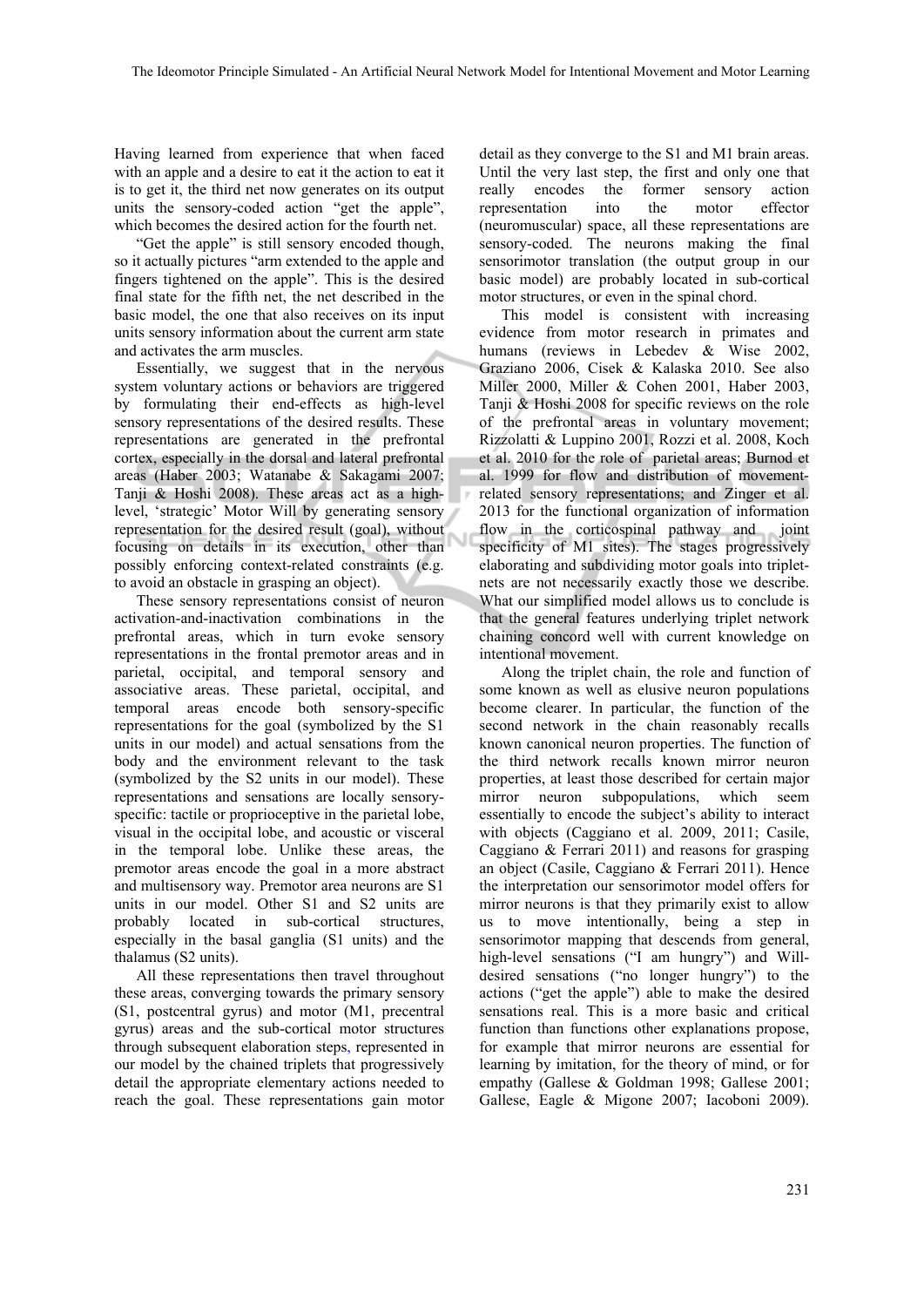These earlier conjectural explanations remain unproven and highly controversial (Borg 2007; Hickok 2009; Dinstein et al. 2010; Heyes 2010; Decety 2011; Lamm, Decety & Singer 2011) and are somewhat disconcerting when we consider them in the monkey, the species in which mirror neurons have been primarily found. Conversely, more recently emerging findings (Caggiano et al. 2009, 2011; Casile, Caggiano & Ferrari 2011; Casile 2013) seem in line with the model we propose, insofar as they showed that many mirror neurons exist to encode the subject's interaction with objects, rather than similar interactions by others. These "special" mirror neurons and the classic mirror neurons that *also* respond to seeing "their" action performed by others should be considered together rather than individually. Hypotheses considering single neurons isolated from neuron combinations should be regarded with caution, especially given that the only study that demonstrated mirror neurons in man (Mukamel et al. 2010) found confusing and even contradictory individual neuron responses. -INK

# **5 CONCLUSIONS**

Our unsupervised ANN simulation confirms, as the IMP claims, that voluntary actions can be initiated by imagining (desiring) their sensory effects. IMP seems a valid model for understanding human sensorimotor mapping, intentional movement and motor learning. Detailing and extending the IMP in what we termed the "chained triplet-net" model makes the IMP also helpful in explaining voluntary behavior besides elementary actions. Along this chain, elusive neuronal systems such as the canonical and mirror neuron systems acquire definite meanings. Future research should endeavor to identify which other non-motor nervous functions, such as cognitive functions, the extended IMP and the triplet model might help to explain.

### **ACKNOWLEDGEMENTS**

We thank Miss Alice M. Crossman for her contribution in revising the text.

This work received financial support from Castello della Quiete Srl (Rome, Italy).

#### **REFERENCES**

- Borg, E., 2007. If mirror neurons are the answer, what was the question? *Journal of Consciousness Studies*, *14*(8), 5-19.
- Burnod, Y., Baraduc, P., Battaglia-Mayer, A., Guigon, E., Koechlin, E., Ferraina, S., Lacquaniti, F. & Caminiti, R., 1999. Parieto-frontal coding of reaching: an integrated framework. *Experimental Brain Research*, *129*(3), 325-346.
- Butz, M. V., Herbort, O. & Hoffmann, J., 2007. Exploiting redundancy for flexible behavior: unsupervised learning in a modular sensorimotor control architecture. *Psychological Review*, *114*(4), 1015.
- Caggiano V., Fogassi L., Rizzolatti G., Thier P. & Casile A. 2009. Mirror neurons differentially encode the peripersonal and extrapersonal space of monkeys. *Science, 324*(5925), 403–406.
- Caggiano V., Fogassi L., Rizzolatti G., Thier P., Giese M.A. & Casile A., 2011. View-based encoding of actions in mirror neurons in area F5 in macaque premotor cortex. *Current Biology,* 21, 144–148.
- Casile, A., Caggiano, V. & Ferrari, P. F., 2011. The mirror neuron system a fresh view. *The Neuroscientist*, *17*(5), 524-538.
- Casile, A., 2013. Mirror neurons (and beyond) in the macaque brain: an overview of 20 years of research. *Neuroscience Letters*, *540*, 3-14.
- Caudill, M. & Butler, C., 1992. *Naturally Intelligent Systems,* MIT press.
- Cisek, P. & Kalaska, J. F., 2010. Neural mechanisms for interacting with a world full of action choices. *Annual Review of Neuroscience*, *33*, 269-298.
- Dayan, E., Casile, A., Levit-Binnun, N., Giese, M. A., Hendler, T. & Flash, T., 2007. Neural representations of kinematic laws of motion: evidence for actionperception coupling. *Proceedings of the National Academy of Sciences, 104*(51), 20582-20587.
- Decety, J., 2011. Dissecting the neural mechanisms mediating empathy. *Emotion Review*, *3*(1), 92-108.
- Di Pellegrino, G., Fadiga, L., Fogassi, L., Gallese, V. & Rizzolatti, G., 1992. Understanding motor events: a neurophysiological study. *Experimental Brain Research*, *91*(1), 176-180.
- Dinstein, I., Thomas, C., Humphreys, K., Minshew, N., Behrmann, M. & Heeger, D. J., 2010. Normal movement selectivity in autism. *Neuron*, *66*(3), 461- 469.
- Flanagan, J. R. & Rao, A. K., 1995. Trajectory adaptation to a nonlinear visuomotor transformation: evidence of motion planning in visually perceived space. *Journal of Neurophysiology*, *74*(5).
- Gallese, V. & Goldman, A., 1998. Mirror neurons and the simulation theory of mind-reading. *Trends in Cognitive Sciences*, *2*(12), 493-501.
- Gallese, V., 2001. The 'shared manifold' hypothesis. From mirror neurons to empathy. *Journal of Consciousness Studies*, *8*(5-7), 5-7.
- Gallese, V., Eagle, M. N. & Migone, P., 2007. Intentional attunement: Mirror neurons and the neural